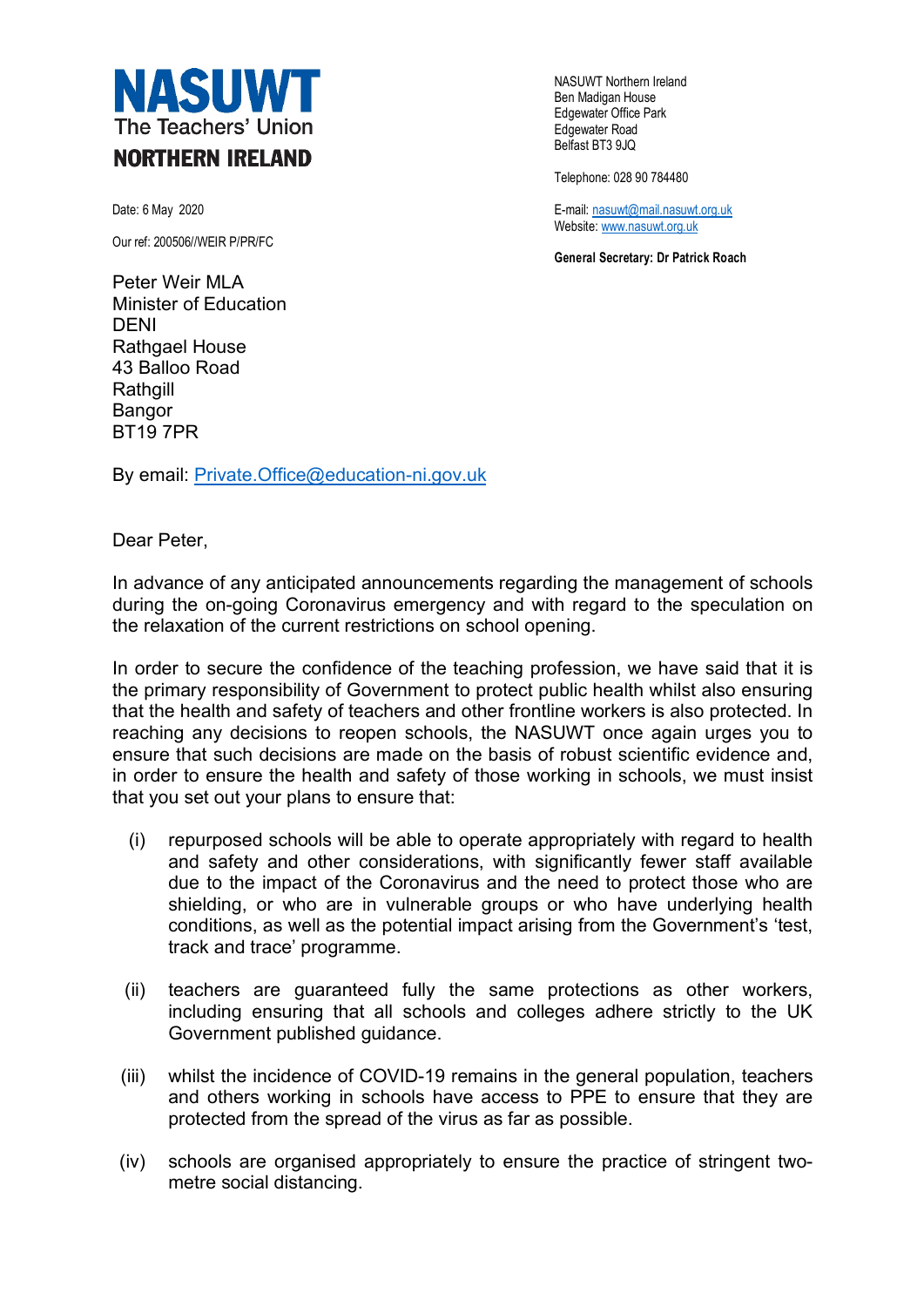(v) COVID-19 risk assessments are undertaken appropriately and effectively in all settings prior to and during any phased reopening of schools, in consultation and agreement with the workforce and trade unions. In addition, your Department will need to set out its expectations in detail to ensure regular and effective cleaning and hygiene practices in schools prior to and following any reopening.

In the context of the increased speculation about the possible reopening of schools, we must also highlight to you the very serious concerns of teachers about any prospect of partially or fully reopening schools prematurely. Such speculation has given rise to deep anxiety for many teachers and parents.

Teachers are dedicated professionals who are committed to meeting the learning needs of children and young people. However, teachers cannot do this if their health and safety is put at risk or in circumstances where a teacher's health is perceived to be at risk of being compromised. The NASUWT has expressed to you previously the need for the Government to make clear, in consultation with the profession:

- the purpose for the reopening of schools;
- the priorities for reopening schools;
- a national plan for relaxing the current restrictions on the opening of schools which all schools must follow;
- what schools must do in practical terms in order to prepare for reopening.

Parents and pupils must also have time to prepare.

However, it has become increasingly clear, especially in the absence of clarity in respect of the above matters, that the suggestion by some of an arbitrary date (e.g. 1 June) for the reopening of schools is wholly premature. With the highest COVID-19 mortality rates in Europe, it is clear that Government must continue to adopt an extremely cautious approach which does not contribute to further deaths and a further intensive wave of spread of the virus in the UK.

The national COVID-19 response must remain proportionate to the on-going public health emergency and the NASUWT recognises the absolute need to maintain efforts to suppress the virus. In this context, the NASUWT is firmly of the view that changing the current restrictions on the opening of schools would be highly premature and extremely damaging.

Schools must be reopened only when it is safe to do so. In view of the continued and pressing public health challenges and the considerable task that will be required to ensure that every school is ready to admit increased numbers of children and adults into safe learning and working environments, the NASUWT urges you to act to end speculation on the reopening of schools beyond the current restrictions prior to September 2020.